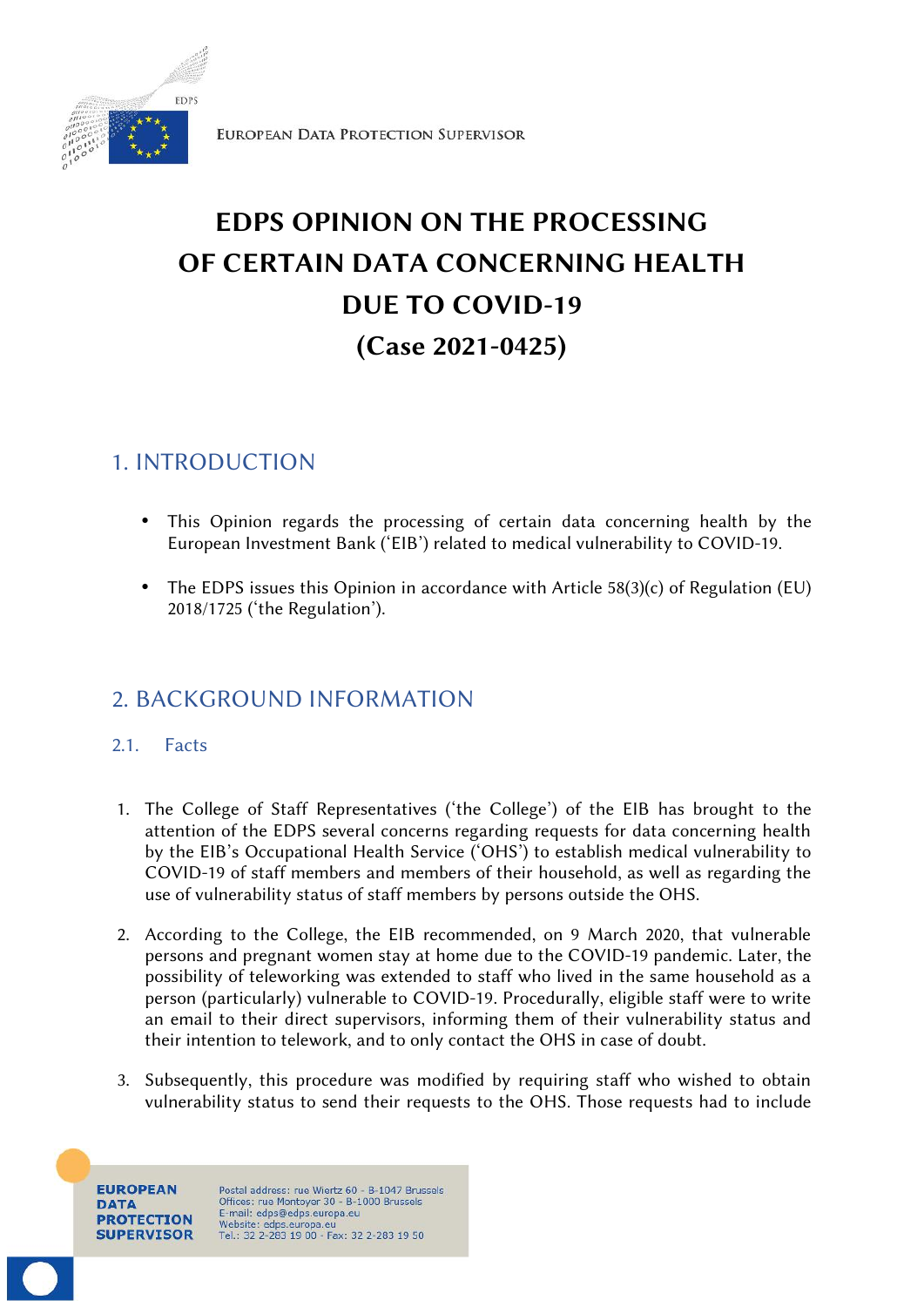data concerning health to be reviewed by the Occupational Doctor or an external doctor contracted by the EIB, who would, based on those data, make a decision on the vulnerability status. This decision was notified to the relevant staff members by email which, in case of a positive decision, included a recommendation to telework until further notice and a request to forward the email to their direct manager. Certificates of vulnerability issued by other medical practitioners, either general physicians or specialists, were not accepted.

- 4. On 3 November 2020, the OHS, on request by the EIB administration and in agreement with the EIB Data Protection Officer ('DPO'), informed all vulnerable staff, by email, that access to the confirmation of vulnerability status could be granted to designated persons within DG Personnel, the hierarchy of the staff member and the Coordination of the staff member's Directorate. The OHS, however, noted that no medical data would be communicated outside the OHS. It also requested vulnerable staff who wished to continue teleworking when presence on site would become mandatory, to reply to the email acknowledging that they had read it. Furthermore, the OHS informed vulnerable staff that the confirmation of their vulnerability status would not be shared if they informed the OHS that they did not plan to continue teleworking 100 % when presence on site would become mandatory. Lastly, the OHS informed vulnerable staff that the data concerned would be shared if it did not hear back from them by the end of November 2020. On 10 December 2020, the OHS clarified in its email to relevant staff that the confirmation would be shared only in case their presence in the office became mandatory.
- 5. The EDPS informed the EIB DPO of the College's letter, providing the EIB with an opportunity to make comments. The EIB as the controller, in consultation with EIB DPO, acknowledged that the information whether an individual had been granted a status of medical vulnerability indeed constituted data concerning health, but that it contained no further medical information. The EIB further compared the confirmation of vulnerability status to a medical certificate the purpose of which is to justify absence from work due to sick leave, and confirmed that the purpose of sharing the confirmation to a limited number of persons outside the OHS was necessary to ensure appropriate health protection measures, including appropriate office space planning and allocation and building occupancy. Additionally, the controller indicated that those persons were subject to the EIB Code of Conduct ensuring that they respected the rules of secrecy relating to their duties, and that they had signed special confidentiality declarations subjecting them to an obligation of secrecy equivalent to professional secrecy. Lastly, it noted that the staff were also informed about the processing concerned via the EIB intranet and record of processing activities.

## 2.2. Queries by the EIB College

6. In view of the facts presented above, the College is enquiring whether it is within the purview of the OHS to request medical data to form an opinion on the medical status of:

A. staff members, instead of relying on the vulnerability certificates that private doctors can issue on the basis of the overall medical condition of the staff members, and, if yes, whether:

i) there are any specific requirements for the processing of those medical data;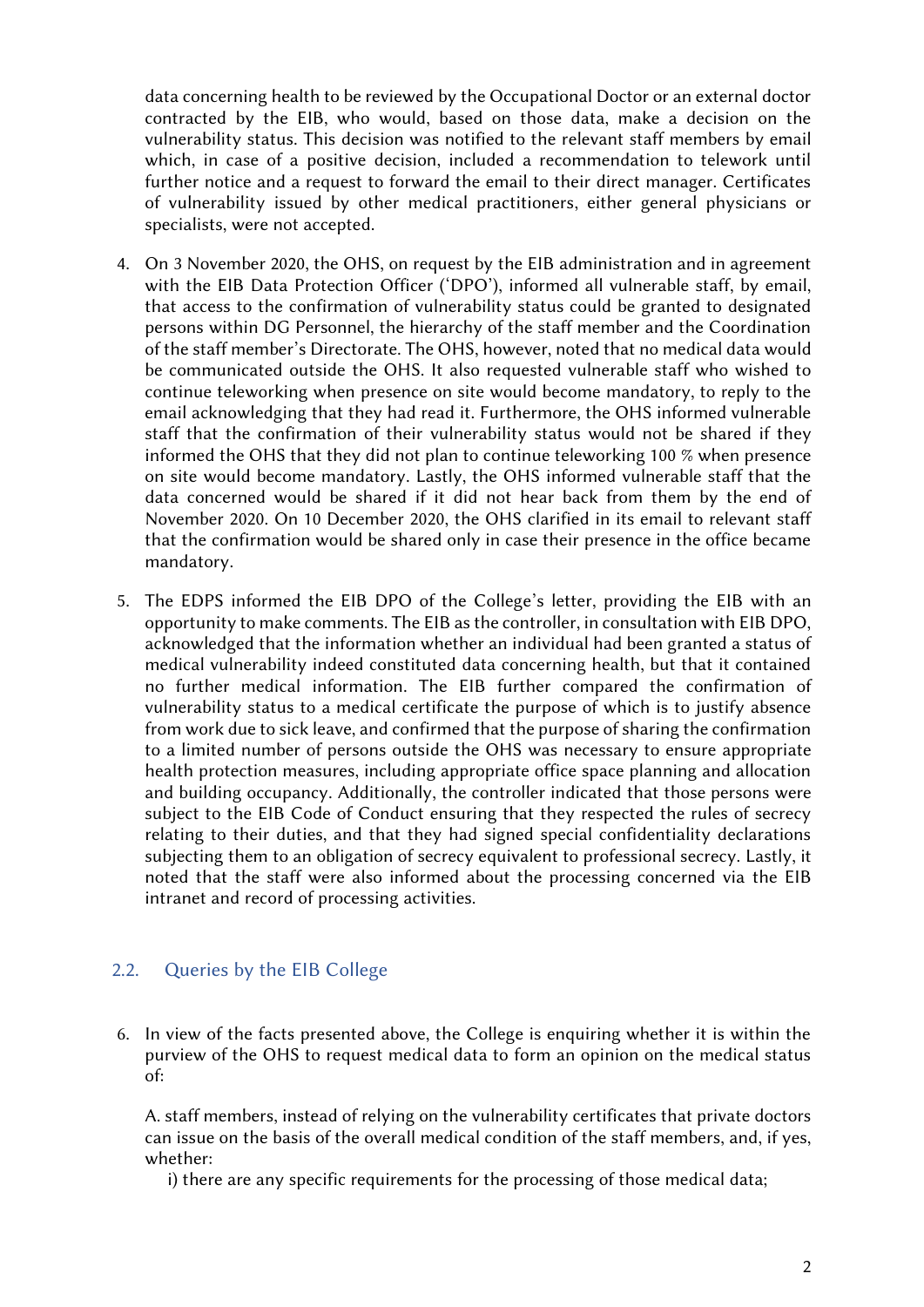ii) it is relevant for the OHS to keep those medical data or whether they should be deleted once the vulnerability status has been decided;

B. members of the household of the staff members.

Furthermore, the College is enquiring the following:

C. May the vulnerability certificate be shared with persons outside the OHS?

D. Until what time is it relevant for the EIB to keep the data pertaining to the vulnerability status?

E. May a "list" of vulnerable staff, providing an identification by name, be produced, stored and shared outside the OHS?

F. May a non-reply to an email be considered as tacit consent or approval by staff for sharing their health data outside the OHS?

G. Is it legitimate for the administration to "force" vulnerable staff to return to the premises if they do not give consent to their vulnerability status being shared outside the OHS?

## 3. LEGAL ANALYSIS AND RECOMMENDATIONS

#### 3.1. Processing of certain data concerning health by the OHS

(*Questions A,B and D of the College*)

- 7. The OHS has requested EIB staff members wishing to obtain vulnerability status to provide either their own data concerning health or those of their family members, as applicable, in order for it to establish medical vulnerability in relation to COVID-19. Staff members with such a vulnerability status would in turn obtain the possibility of working remotely 100 % when physical presence is mandatory<sup>1</sup> and would in fact be recommended to work remotely.
- 8. Since such data fall under special categories of personal data in accordance with Article 10(1) of the Regulation, their processing requires valid **grounds for lawfulness** both under Article 5(1) and Article 10(2) of the Regulation. In this regard, the EDPS considers that Article 10(2)(h) as well as Article 10(2)(i) of the Regulation may serve as relevant grounds for lawfulness since the processing is intended to protect the health and safety of staff. The Health, Wellbeing and Safety Policy of the EIB Group<sup>2</sup> could be deemed to satisfy the requirement under those provisions that the basis of the processing must be laid down in Union law. That Policy provides, inter alia, that the "*EIB Group aims to protect health and wellbeing as well as safety by committing to align with the Council Directive 89/391/EEC<sup>3</sup> as well as relevant health and safety legislation*" 4 .

 $1$  In view of the epidemiological situation.

<sup>&</sup>lt;sup>2</sup> Adopted by the EIB Management Committee on 24 October 2019. It should be noted that the EIB and its staff are not subject to the Staff Regulations of Officials and the Conditions of Employment of Other Servants of the European Union and that the EIB adopts rules applying to its staff in accordance with Protocol (No 5) on the Statute of the European Investment bank and with its Rules of Procedure.

<sup>&</sup>lt;sup>3</sup> Council Directive 89/391/EEC of 12 June 1989 on the introduction of measures to encourage improvements in the safety and health of workers at work.

This provision is similar to Article 1e(2) of the Staff Regulations of Officials of the European Union ('EU Staff Regulations') which provides that officials in active employment are to be accorded working conditions complying with appropriate health and safety standards at least equivalent to the minimum requirements applicable under measures adopted in these areas pursuant to the Treaties.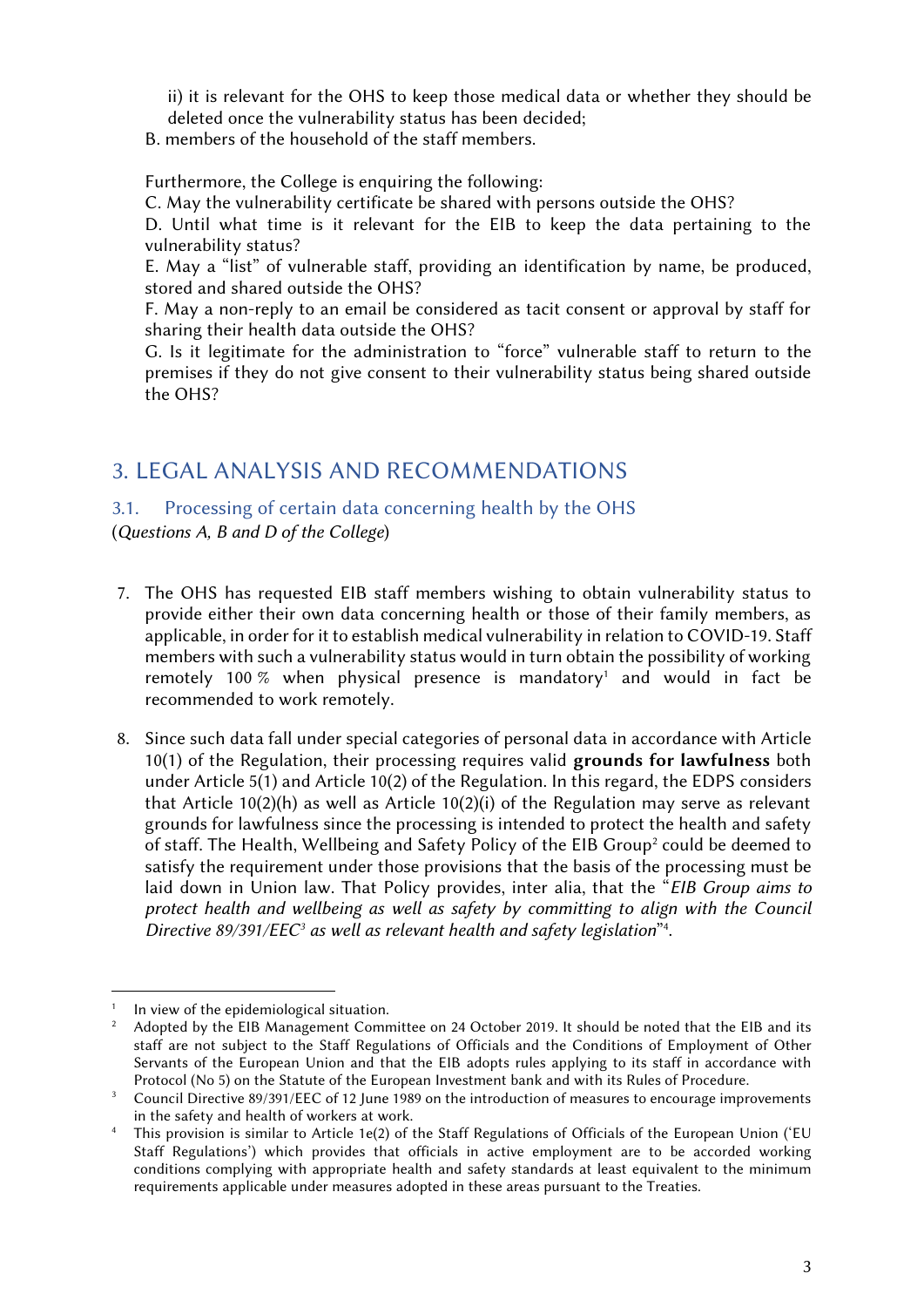**Recommendation 1:** The EDPS recommends that the Policy be supplemented by an EIB executive decision providing for suitable and specific measures to safeguard the rights and freedoms of data subjects, as required by Article 10(2)(h) and (i) and Article 10(3) of the Regulation. In particular, the EIB should ensure that data concerning health are processed solely by staff bound by professional (medical) secrecy, unless there is a valid legal basis for processing by other designated staff members, duly taking into account the principles of necessity and proportionality (more on that in section 3.2 of this Opinion).

- 9. In accordance with Article  $4(1)(c)$  of the Regulation, personal data are to be adequate, relevant and limited to what is **necessary** in relation to the purposes for which they are processed<sup>5</sup>. That provision requires, in this specific case, that the OHS does not collect or otherwise process personal data that are not necessary to determine whether staff member or members of their household are particularly vulnerable with regard to COVID-19, i.e. whether they should be granted vulnerability status. Similarly to medical services of other EU institutions and bodies ('EUIs'), the OHS has established and made available to staff a list of medical conditions that signify a higher level of vulnerability with regard to COVID-19. In order for the OHS to determine whether staff members or members of their household indeed fall within such categories, it should be able to require (only) information that would allow it to make such a determination. Since criteria used by a private doctor for establishing vulnerability might differ from those laid down by the OHS, it may indeed be necessary for the OHS not to rely solely on an unsubstantiated<sup>6</sup> indication from such a doctor that a person is to be considered vulnerable, also to prevent possible unequal treatment of staff members.
- 10. With regard to the processing of personal data of **members of the household** of staff members, the EDPS notes that staff members are to provide such data only if they wish to benefit from the possibility of working remotely 100 % (when physical presence is mandatory) due to the increased vulnerability of such members of their household. It appears that the EIB has offered this possibility, at least in part to the advantage of such vulnerable members of their household, in order to eliminate the risk of their infection with COVID-19 that would arise from staff members' physical presence in the office. In this regard, the EDPS notes that also family leave as a special right<sup>7</sup> is granted to staff members only after the EUI has established serious illness or disability of a family member<sup>8</sup>, requiring the provision of his or her data concerning health that the EUI's medical staff consider necessary.
- 11. As regards the **retention** of such personal data, the EDPS recalls that, in accordance with Article 4(1)(e), personal data are to be kept in a form which permits identification of data subjects for no longer than is necessary for the purposes for which they are processed<sup>9</sup>. This applies also for the processing under section 3.2 of this Opinion. The

<sup>5</sup> *S*ee [EDPS Necessity Toolkit](https://edps.europa.eu/sites/default/files/publication/17-06-01_necessity_toolkit_final_en.pdf) and [EDPS Proportionality Guidelines](https://edps.europa.eu/sites/default/files/publication/19-12-19_edps_proportionality_guidelines2_en.pdf).

Without specifying, at least in a concise manner, the underlying diagnosis for such an assessment.

<sup>&</sup>lt;sup>7</sup> Primarily to the advantage of the staff member, however, undoubtedly also to the advantage of the family member concerned.

Article 5.1.4.5 of EIB Staff Rules (similar to Article 42b of the EU Staff Regulations).

For further guidance in this regard, see [EDPS Guidelines concerning the processing of health data in the](https://edps.europa.eu/sites/default/files/publication/09-09-28_guidelines_healthdata_atwork_en.pdf) [workplace by Union institutions and](https://edps.europa.eu/sites/default/files/publication/09-09-28_guidelines_healthdata_atwork_en.pdf) bodies, p. 11-12.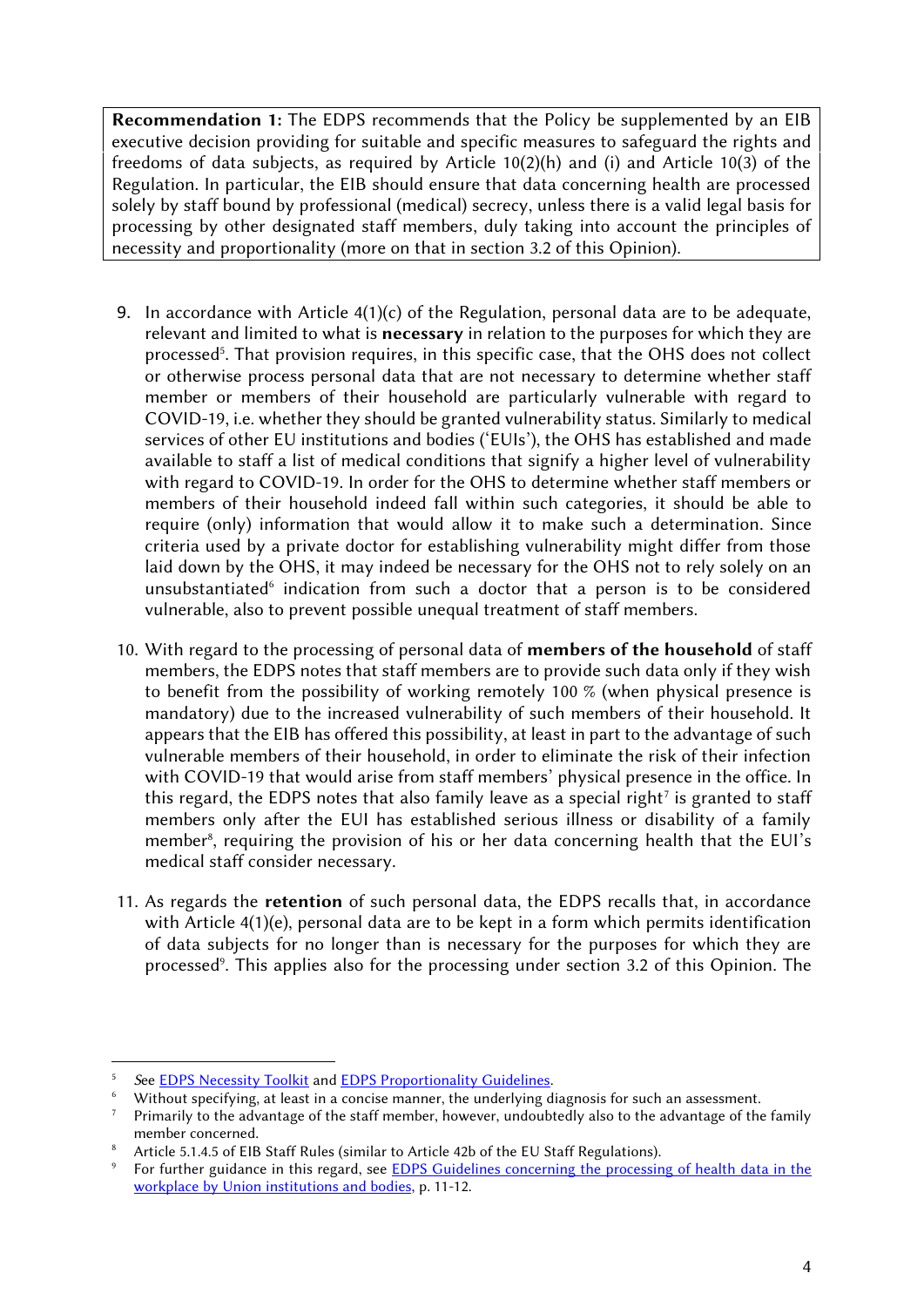EDPS takes note in this regard that the EIB indicated<sup>10</sup> that the data concerned would be deleted at the end of the COVID-19 pandemic<sup>11</sup>.

**Recommendation 2**: The EDPS recommends that the EIB review the retention period regularly, taking into account the dynamic evolution of the epidemiological situation and its scientific understanding.

## 3.2. Processing of certain data concerning health outside the OHS (*Questions C, E, F and G of the College*)

- 12. According to the  $EIB^{12}$ , the confirmation of vulnerability status granted by the OHS can be shared with, and therefore processed by, designated persons within DG Personnel<sup>13</sup>, the hierarchy of the staff member<sup>14</sup> and the Coordination of the staff member's Directorate<sup>15</sup>. As further elaborated by the EIB<sup>16</sup>, such personal data are to be shared with those persons only if presence in the office of the staff members concerned is mandatory<sup>17</sup>.
- 13. As indicated by the  $EIB^{18}$ , confirmation of vulnerability status does not contain any personal data regarding the underlying medical condition giving rise to such a status, nor information that would allow discernment whether the staff members were granted vulnerability status due to their own medical condition or that of a member of their household.
- 14. In this regard, it should be borne in mind that in order for information to be considered **personal data** it suffices that it relates to an identifiable natural person<sup>19</sup>. To determine whether a natural person is identifiable, account should be taken of all the means reasonably likely to be used, such as singling out, either by the controller or by another person, to identify the natural person directly or indirectly<sup>20</sup>. Indeed, it may be reasonably likely for persons processing the confirmation of vulnerability status outside the OHS to possess or obtain additional information<sup>21</sup> that would allow them to determine whether the data regarding vulnerability relates to the staff member or to a

<sup>&</sup>lt;sup>10</sup> In a letter of 13 November 2020 by EIB Secretary-General and Director-General of DG Personnel to EIB College.

<sup>&</sup>lt;sup>11</sup> See in that regard the **EDPB-EDPS** Joint opinion on the digital green certificate, para. 28, 29 and 54.

<sup>&</sup>lt;sup>12</sup> Email of 3 November 2020 from OHS to relevant staff.

<sup>&</sup>lt;sup>13</sup> "... so that they can provide aggregated data for the global situation at the Bank and ensure the appropriate *administrative follow up at Bank level, while protecting the health of the Bank's vulnerable staff in accordance with the safety measures drawn by the EIB*".

<sup>&</sup>lt;sup>14 "</sup> ... *so that they can organise their teams efficiently taking into consideration staff members' presence at the premises as well as certain staff members' unavailability to be physically present due to their vulnerable status. In addition, managers need to be in a position to manage their staff's deliverables efficiently by assigning tasks that cannot be performed remotely to staff members who are not considered vulnerable*".

<sup>&</sup>lt;sup>15</sup> "... so that they can make the necessary office space adjustments in order to comply with the decisions regarding *presence at the premises*".

<sup>&</sup>lt;sup>16</sup> Email of 10 December 2020 from OHS to relevant staff.

<sup>&</sup>lt;sup>17</sup> Either because they perform business critical tasks or because presence at the premises has become mandatory again for all EIB staff members.

<sup>&</sup>lt;sup>18</sup> Email of  $8^{'}$  September 2021 from EIB DPO to EDPS.

*<sup>19</sup>* Article 3(1) of the Regulation.

<sup>&</sup>lt;sup>20</sup> Recital 16 of the Regulation.<br><sup>21</sup> For example whether a staff

<sup>21</sup> For example whether a staff member is using an asthma inhaler or whether the personal file of the staff member, which some DG Personnel staff members have access to, indicates that he/she receives a special allowance due to disability of a member of his/her household.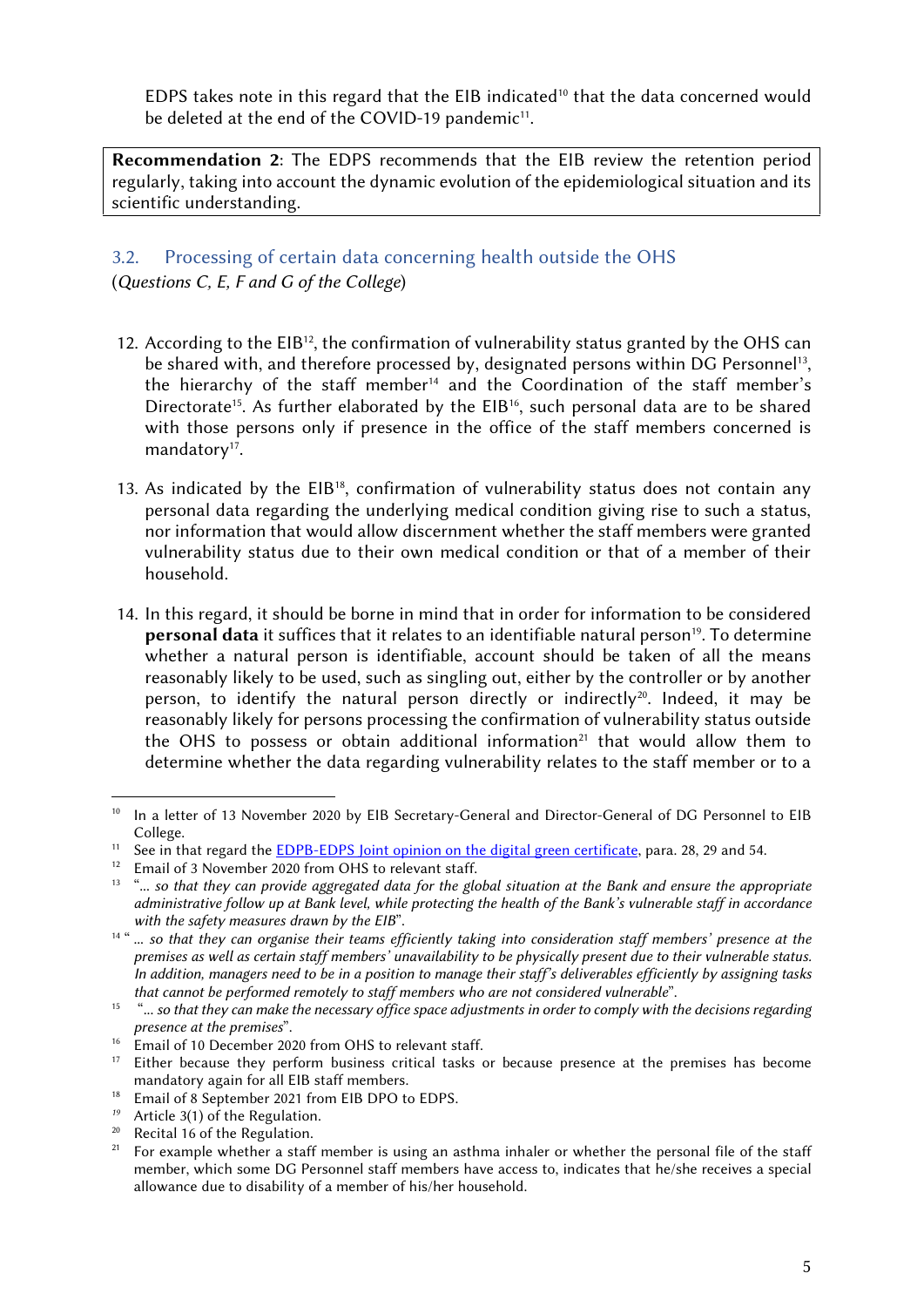member of their household. Therefore, confirmation of vulnerability status constitutes personal data.

- 15. In addition, even though the confirmation of vulnerability status does not contain any information regarding the underlying medical condition, such a status is **data concerning health** as defined in Article 3(19) of the Regulation, taking into account the wide interpretation that is to be used with regard to this special category of personal data<sup>22</sup>. In this regard, the EDPS welcomes the fact that in the confirmation it is not specified whose medical condition gave rise to the vulnerability status, as a measure implemented pursuant to Article  $4(1)(c)$  (data minimisation) and Article 27 (data protection by design and by default) of the Regulation.
- 16. On the other hand, the EDPS notes that the EIB in several of its communications to staff<sup>23</sup> indicated that no medical data would be communicated outside the OHS, effectively taking the view that the confirmation of vulnerability status did not constitute data concerning health. The EIB has since acknowledged<sup>24</sup> that the confirmation indeed constitutes such personal data.

**Recommendation 3**: The EDPS recommends that the EIB ensure that personal data are processed **fairly and in a transparent manner** in relation to the data subjects, in accordance with Article  $4(1)(a)$  of the Regulation<sup>25</sup>. This provision requires that controllers avoid providing data subjects with inaccurate statements as regards the processing of their personal data, such as the one at hand $^{26}$ .

17. The processing of the confirmation of vulnerability status outside OHS therefore requires valid **grounds for lawfulness** both under Article 5(1) and Article 10(2) of the Regulation. Similarly to what has been elaborated in section 3.1 of this Opinion, the EDPS considers that Article 10(2)(h) and Article 10(2)(i) of the Regulation may serve as relevant grounds since the purpose of the processing is to carry out activities intended to protect the health and safety of staff, including appropriate office space planning and allocation and building occupancy.

**Recommendation 4**: The EDPS recommends that any such processing be carried out only on the basis of Union law which applies to EIB, such as the Health, Wellbeing and Safety Policy of the EIB Group, supplemented by an EIB executive decision providing for suitable and specific measures to safeguard the rights and freedoms of data subjects, as required by Article 10(2)(h) and (i) and Article 10(3) of the Regulation.

<sup>&</sup>lt;sup>22</sup> See recital 35 of Regulation (EU) 2016/679 (GDPR) in connection with recital 5 of Regulation (EU) 2018/1725, and [EDPB Guidelines on the processing of data concerning health for the purpose of scientific research in](https://edpb.europa.eu/sites/default/files/files/file1/edpb_guidelines_202003_healthdatascientificresearchcovid19_en.pdf) [the context of the COVID-19 outbreak](https://edpb.europa.eu/sites/default/files/files/file1/edpb_guidelines_202003_healthdatascientificresearchcovid19_en.pdf), p. 5.

<sup>&</sup>lt;sup>23</sup> Emails of 3 November 2020 and 10 December from OHS to relevant staff, letter of 13 November 2020 by EIB Secretary-General and Director-General of DG Personnel to EIB College, and information notice on EIB's Intranet (as provided by EIB DPO in his email of 8 September 2021 to EDPS).

<sup>&</sup>lt;sup>24</sup> Email of  $8$  September 2021 from EIB DPO to EDPS.

<sup>&</sup>lt;sup>25</sup> See also <u>[Article 29 Working party Guidelines on transparency under Regulation 2016/679](https://ec.europa.eu/newsroom/article29/redirection/document/51025)</u> and [EDPS](https://edps.europa.eu/sites/default/files/publication/18-01-15_guidance_paper_arts_en_1.pdf) [Guidance paper on transparency rights and obligations](https://edps.europa.eu/sites/default/files/publication/18-01-15_guidance_paper_arts_en_1.pdf).

<sup>&</sup>lt;sup>26</sup> It is true that the more detailed data concerning health giving rise to the confirmation of vulnerability status are not being shared outside the OHS, however the indication that no medical data (data concerning health) will be shared outside the OHS is inaccurate and misleading.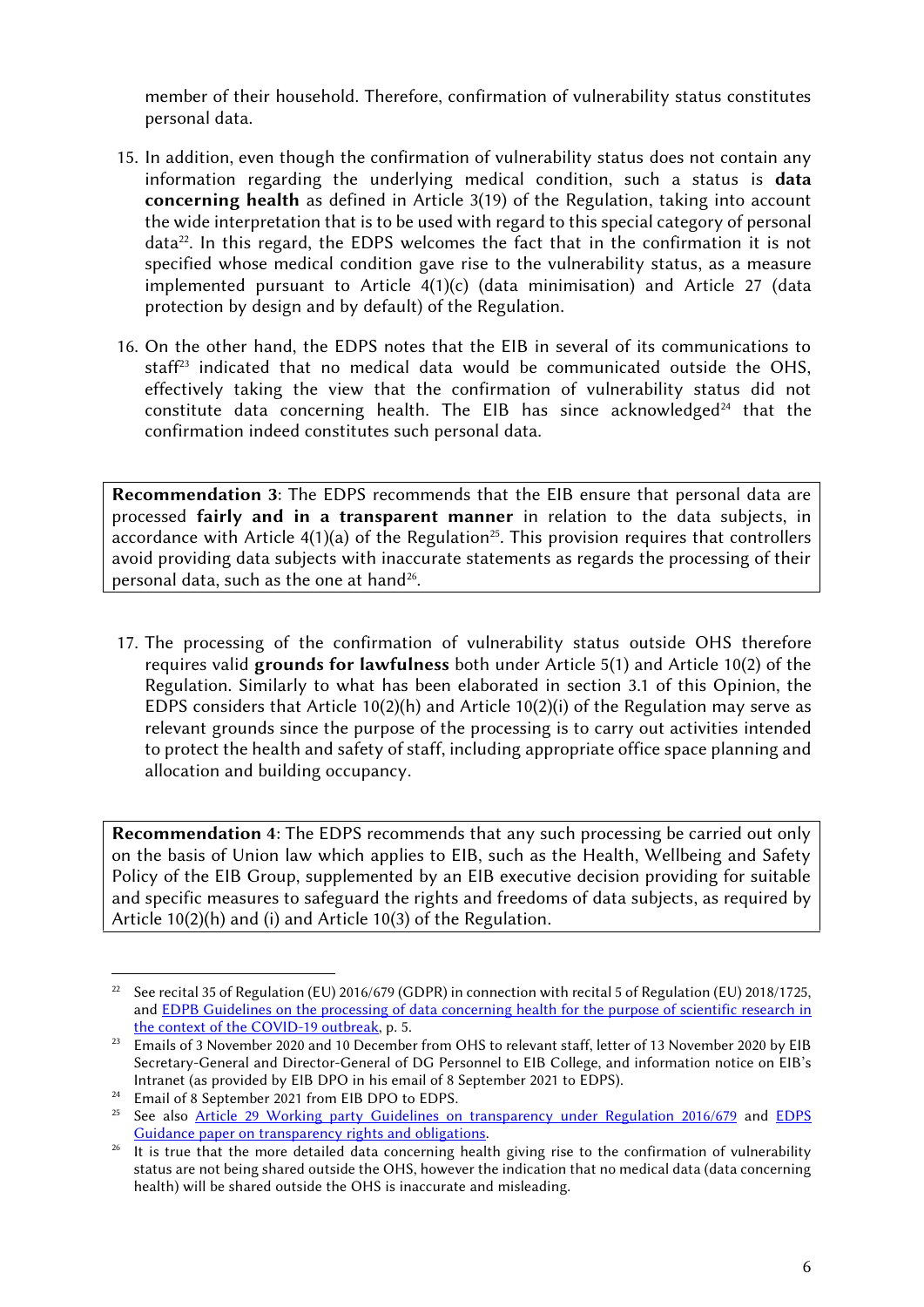**Recommendation 5**: The EDPS recommends that the EIB provide the data subjects with all relevant information in accordance with Article 15 of the Regulation, including the **grounds for lawfulness** of the processing, both under Article 5 and, where applicable, Article 10 of the Regulation<sup>27</sup>.

- 18. Additionally, the EDPS would like to stress that **consent**<sup>28</sup> cannot be considered appropriate grounds for lawfulness in this instance. First, consent to the processing of data concerning health must be explicit<sup>29</sup> and could not be implied from a non-reply to an email. Second, even if explicit, in order for consent to be freely given, as required under Article 3(15) of the Regulation<sup>30</sup>, it would have to imply a real choice and control for data subjects<sup>31</sup>. Since the possibility for staff members to telework 100  $\%$  when their presence in the office is mandatory would cease in case they decided not to give or to withdraw their consent, the latter would not imply a choice without prejudice and would therefore not be freely given, as it is usually not in an employment context.
- 19. As indicated above, personal data are to be adequate, relevant and limited to what is **necessary** in relation to the purposes for which they are processed. The confirmation of vulnerability status indeed constitutes data concerning health, however, the EDPS notes that those data are much narrower in scope than the personal data processed by OHS in this context. They contain solely information on whether a staff member is to be considered (particularly) vulnerable to COVID-19, without indicating whether the vulnerability stems from the medical condition of the staff member or a member of his/her household. Furthermore, such data will be shared, and further processed, outside the OHS only where presence in the office of the staff members concerned is mandatory, for the purposes of ensuring the possibility for vulnerable staff to telework 100 %, without compromising business continuity and the exercise of EIB's core activities. When determining whether presence in the office is mandatory, the EIB should take into account the existing epidemiological situation and guidance from national authorities. Lastly, the EDPS takes note<sup>32</sup> that the designated staff members processing the personal data concerned are subject to the EIB Code of Conduct that ensures that they respect the rules of secrecy relating to their duties, and that they have signed special confidentiality declarations subjecting them to an obligation of secrecy equivalent to professional secrecy, as required by Article 10(2)(i) and (3) of the Regulation.
- 20. In view of the above, the EDPS does not consider the processing of the personal data in question by designated staff members to be disproportionate to the purposes that it pursues. Similarly, the EDPS has already taken the view that data concerning health

Please note that a recital of the Regulation (as indicated in the EIB Record of processing of personal data regarding the coronavirus crisis emergency measures) cannot serve as a legal basis for processing of personal data.

<sup>&</sup>lt;sup>28</sup> Articles 5(1)(d) and 10(2)(a) of the Regulation.

<sup>&</sup>lt;sup>29</sup> Article 10(2)(a) of the Regulation.<br><sup>30</sup> Hador Article 3(15) of the Regulation.

<sup>30</sup> Under Article 3(15) of the Regulation, consent means 'any freely given, specific, informed and unambiguous indication of the data subject's wishes by which he or she, by a statement or by a clear affirmative action, signifies agreement to the processing of personal data relating to him or her'. In addition, as regards the processing of special categories of data, consent should be 'explicit' (Article 10(2)(a) of the Regulation).

<sup>&</sup>lt;sup>31</sup> See **EDPB** Guidelines on consent under Regulation 2016/679, p. 7-13.

<sup>&</sup>lt;sup>32</sup> Email of 8 September 2021 from EIB DPO to EDPS.